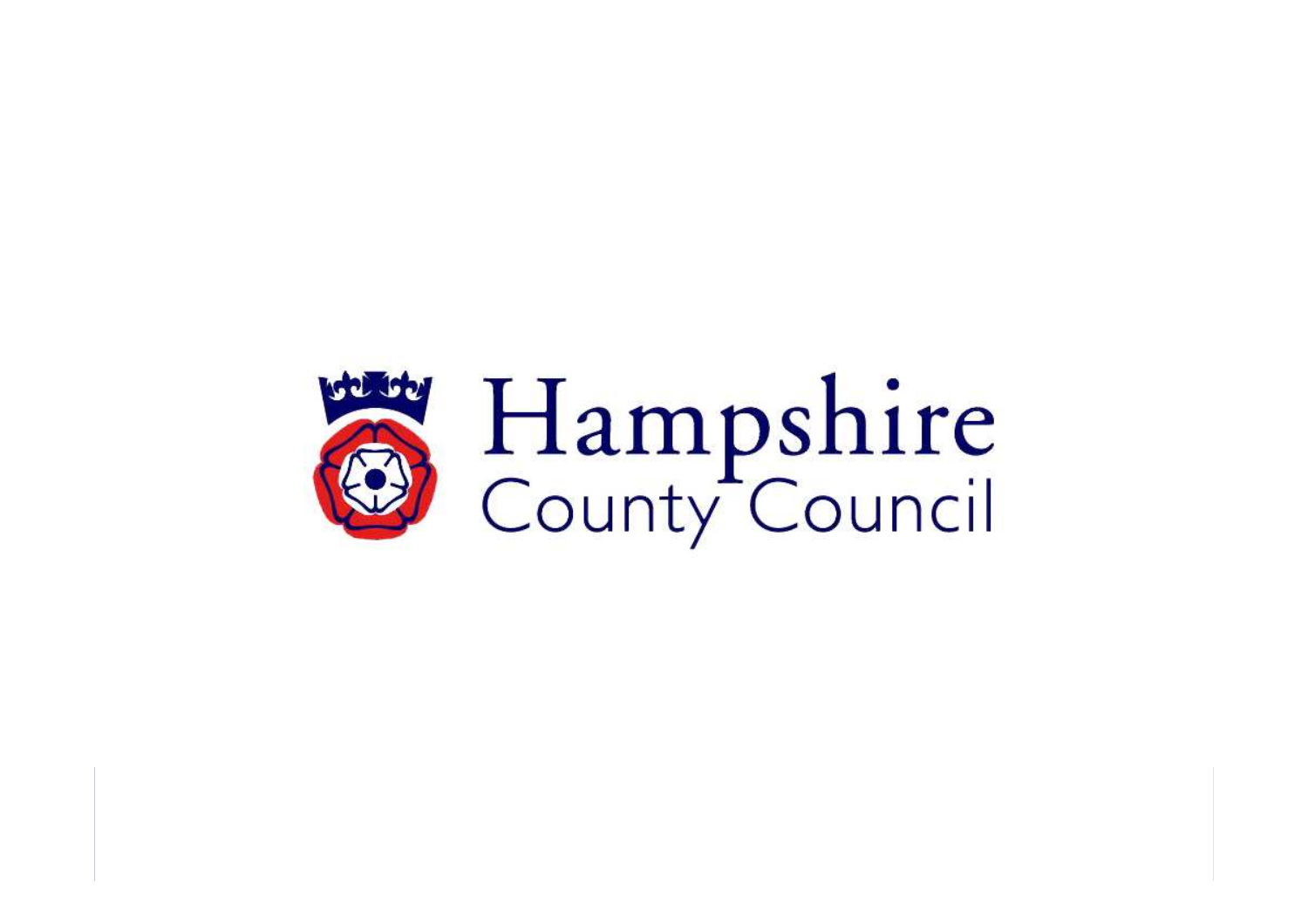### Children & Young People Select Committee15 January 2018

#### Capital Programme Briefing 2018/19 – 2020/21

Peter ColenuttHead of Strategic Development

Castle Hill Primary, Basingstoke

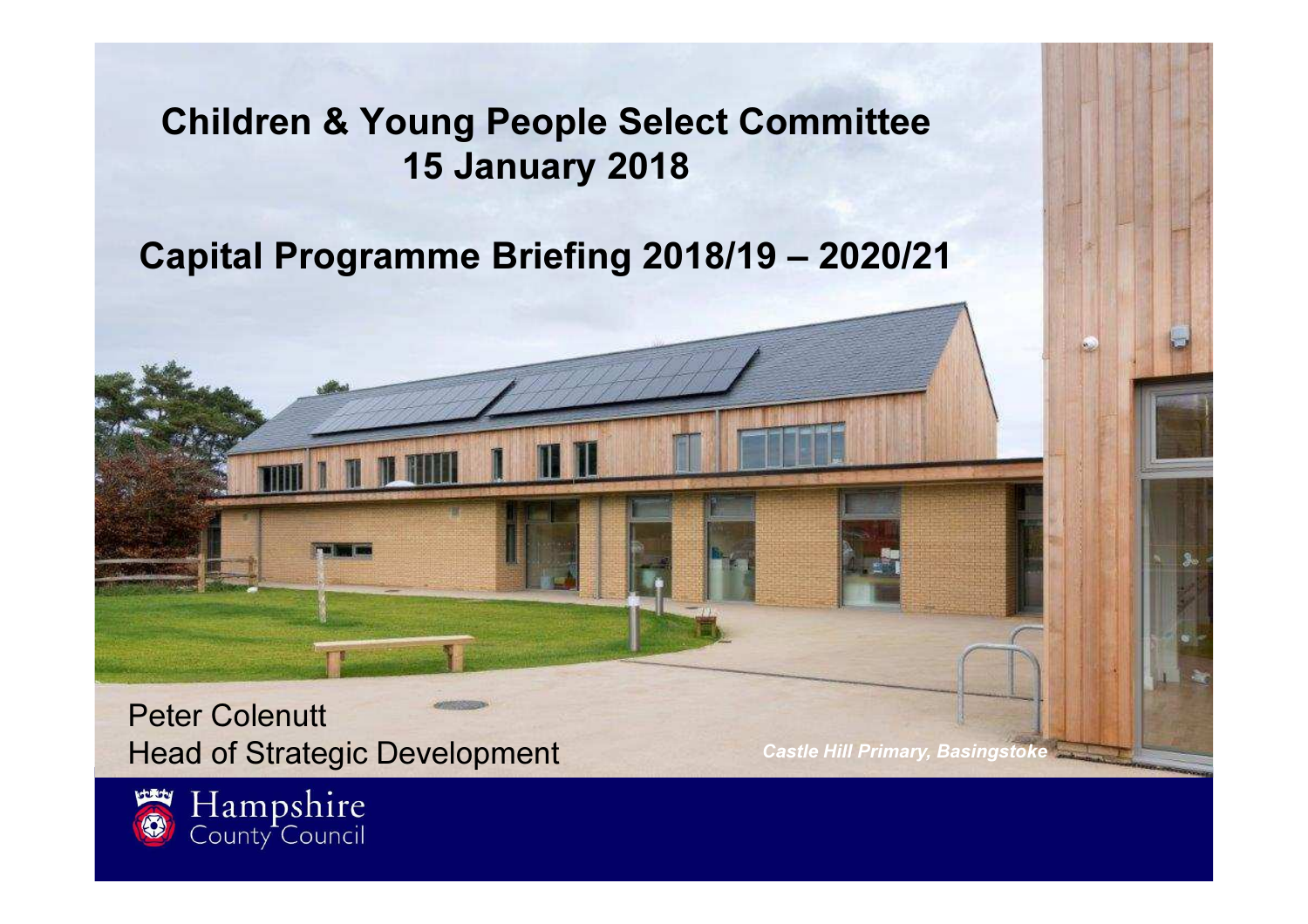# Children's Services Capital Programme

- •Exciting investment
- $\bullet$  Continues most significant schools construction activity for over 30 years
- County Council 22 February 2018•
- National funding policy Basic Need and Capital •**Maintenance**
- Role of Local Authority to strategically plan school •places and capital investment

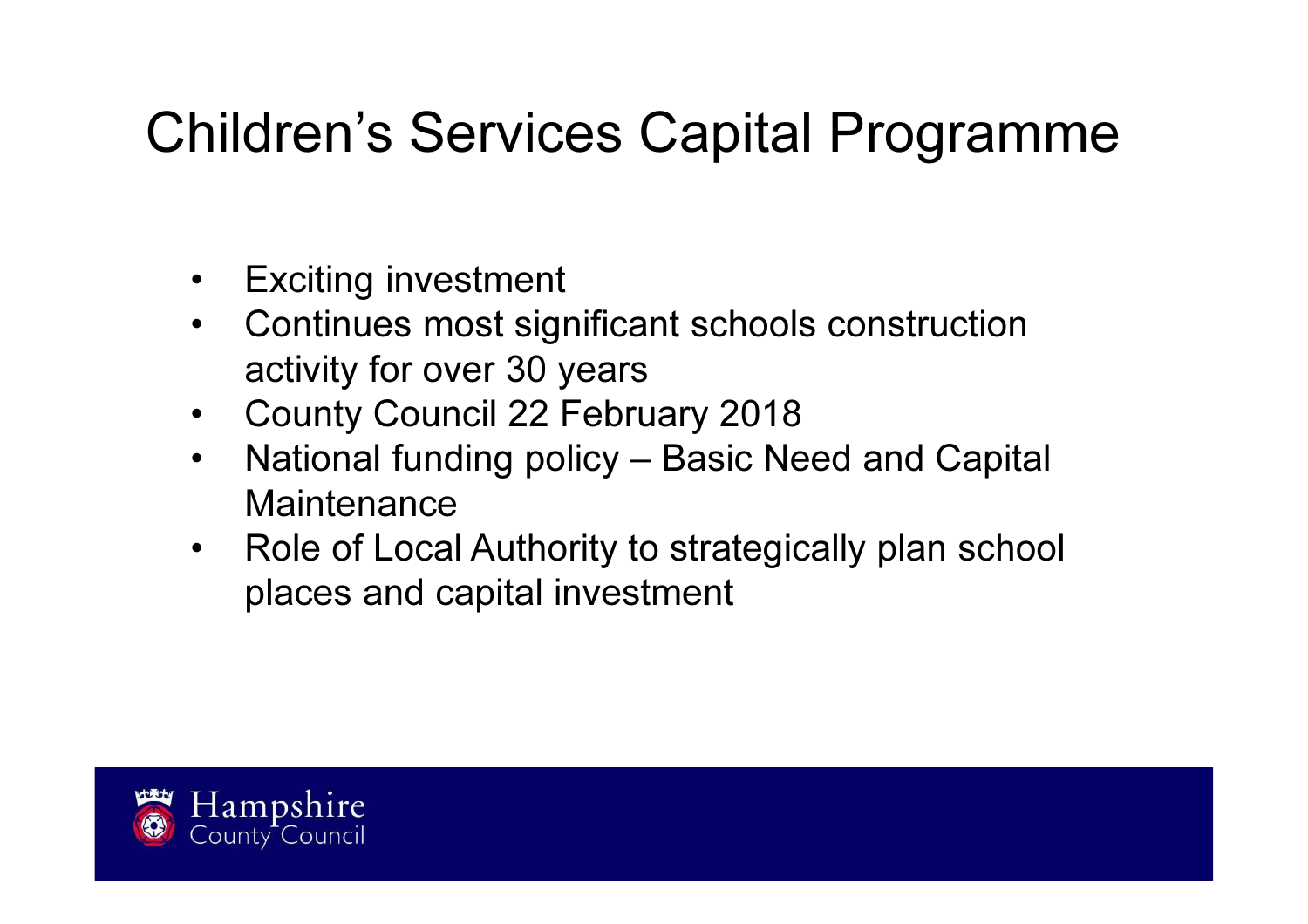# Children's Services Capital Programme (continued)

- 2013 to 2017 8,088 new school places
- Proposals in report further 9,632 primary and secondary places
- Potential basic need projects listed -Table 11
- Where appropriate, alignment of Capital Maintenance
- School Places Plan 2017 to 2021 at Appendix 6

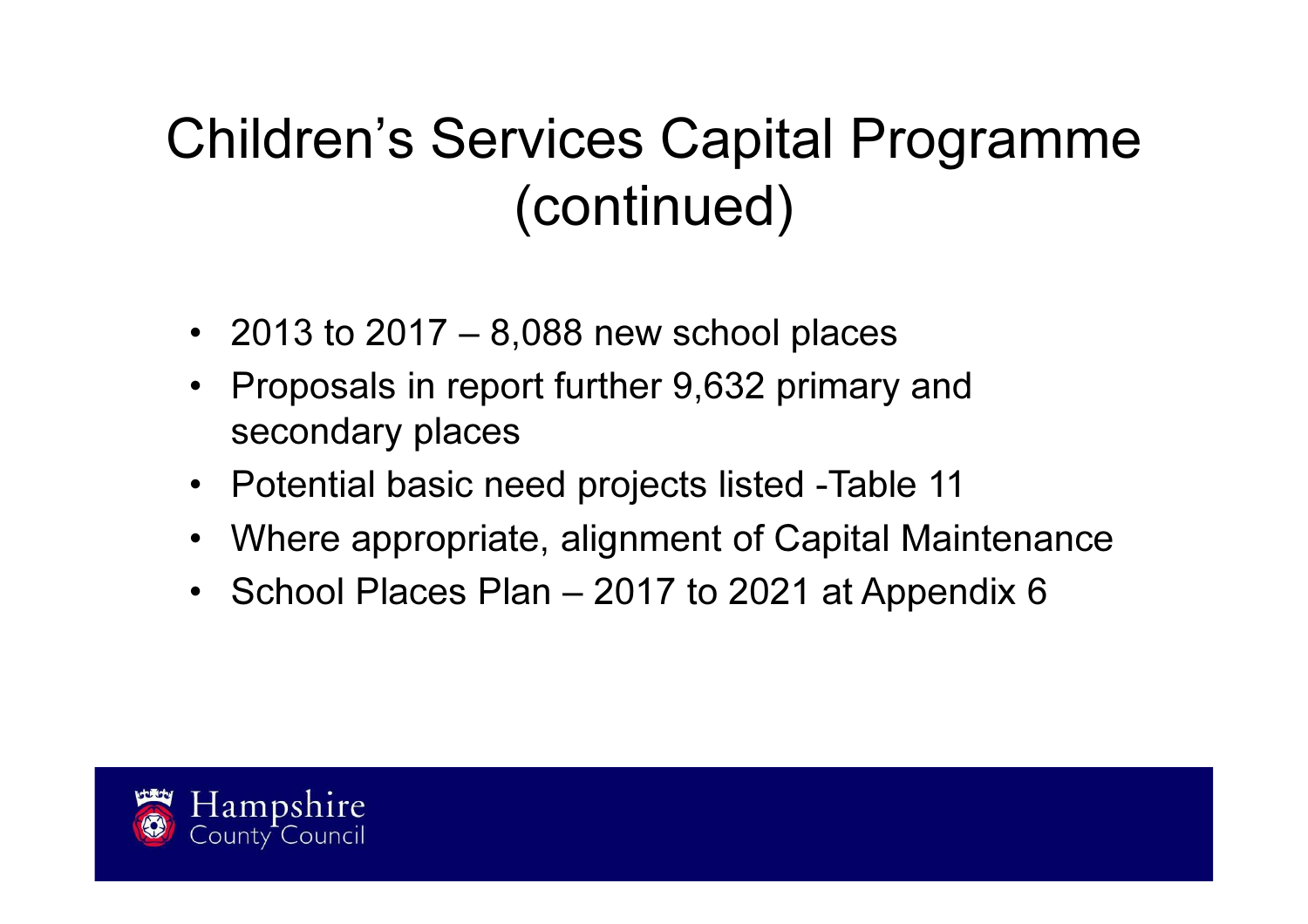

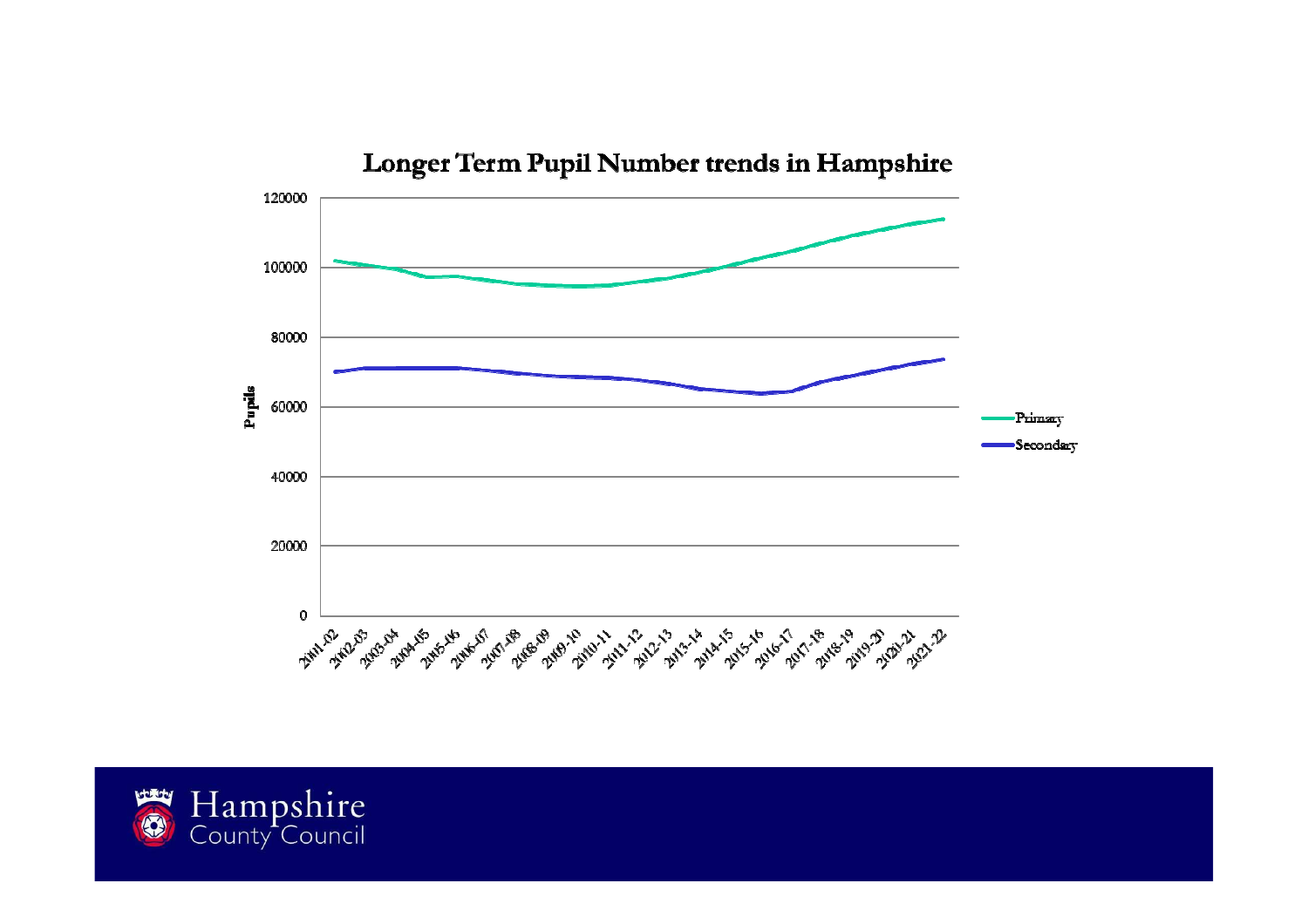#### Potential New Mainstream Schools in Hampshire by September 2021

| <b>Area / School</b>                                | Size & Type of<br><b>School</b> | <b>Proposed</b><br><b>Opening</b><br><b>Date</b> | <b>Sponsor Type &amp; Status</b>                          |
|-----------------------------------------------------|---------------------------------|--------------------------------------------------|-----------------------------------------------------------|
| <b>Boorley Park Primary,</b><br><b>Botley</b>       | 2fe Primary<br>(future 3fe)     | <b>Sept 2019</b>                                 | Free School - Wildern<br><b>Trust Approved</b>            |
| <b>Chestnut Avenue</b><br><b>Primary, Eastleigh</b> | 1 $\frac{1}{2}$ fe Primary      | <b>Sept 2020</b>                                 | <b>Presumption – University</b><br>of Winchester Approved |
| <b>Deer Park School, Hedge</b><br><b>End</b>        | <b>7fe Secondary</b>            | <b>Sept 2020</b>                                 | Free School - Wildern<br><b>Trust Approved</b>            |
| <b>Hazelton Farm, Horndean</b>                      | 1fe Primary                     | <b>Sept 2021</b>                                 | tbc                                                       |
| <b>Manydown Primary,</b><br><b>Basingstoke</b>      | 2fe Primary                     | <b>Sept 2021</b>                                 | tbc                                                       |
| <b>Welborne Primary,</b><br><b>Fareham</b>          | 2fe Primary<br>(future 3fe)     | <b>Sept 2021</b>                                 | tbc                                                       |

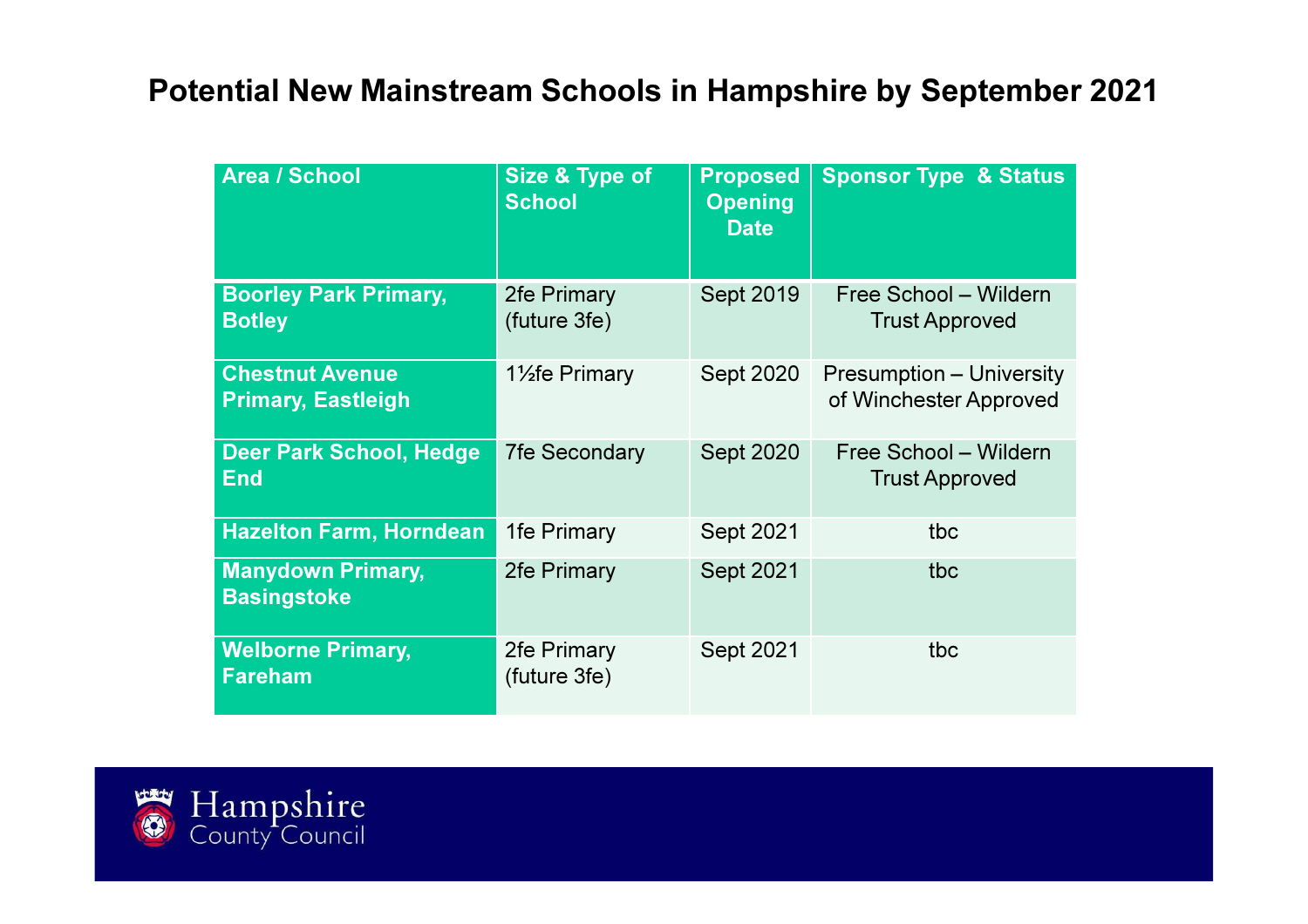# Special Educational Needs and Disability

- 125 place 4-16 Social Communication Needs (SCN)/Autistic Spectrum Disorder (ASD) Free School
- SEND National funding £215m
- •Local resources

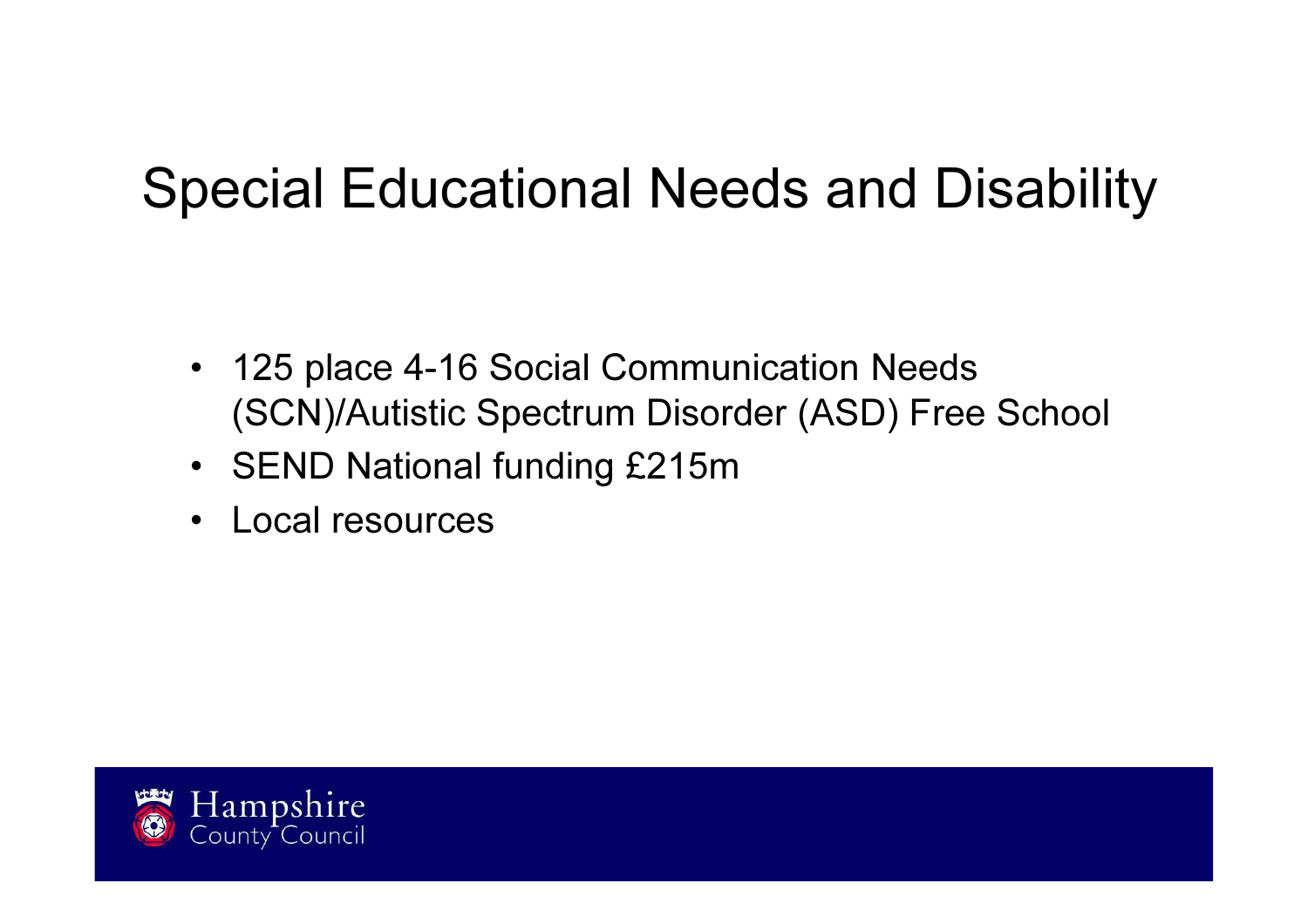### Priority Investment Areas

- •New School Places
- Maintenance of Existing Buildings
- Special Education Needs and**Disability**
- Proposed 3 year programme - Table 5



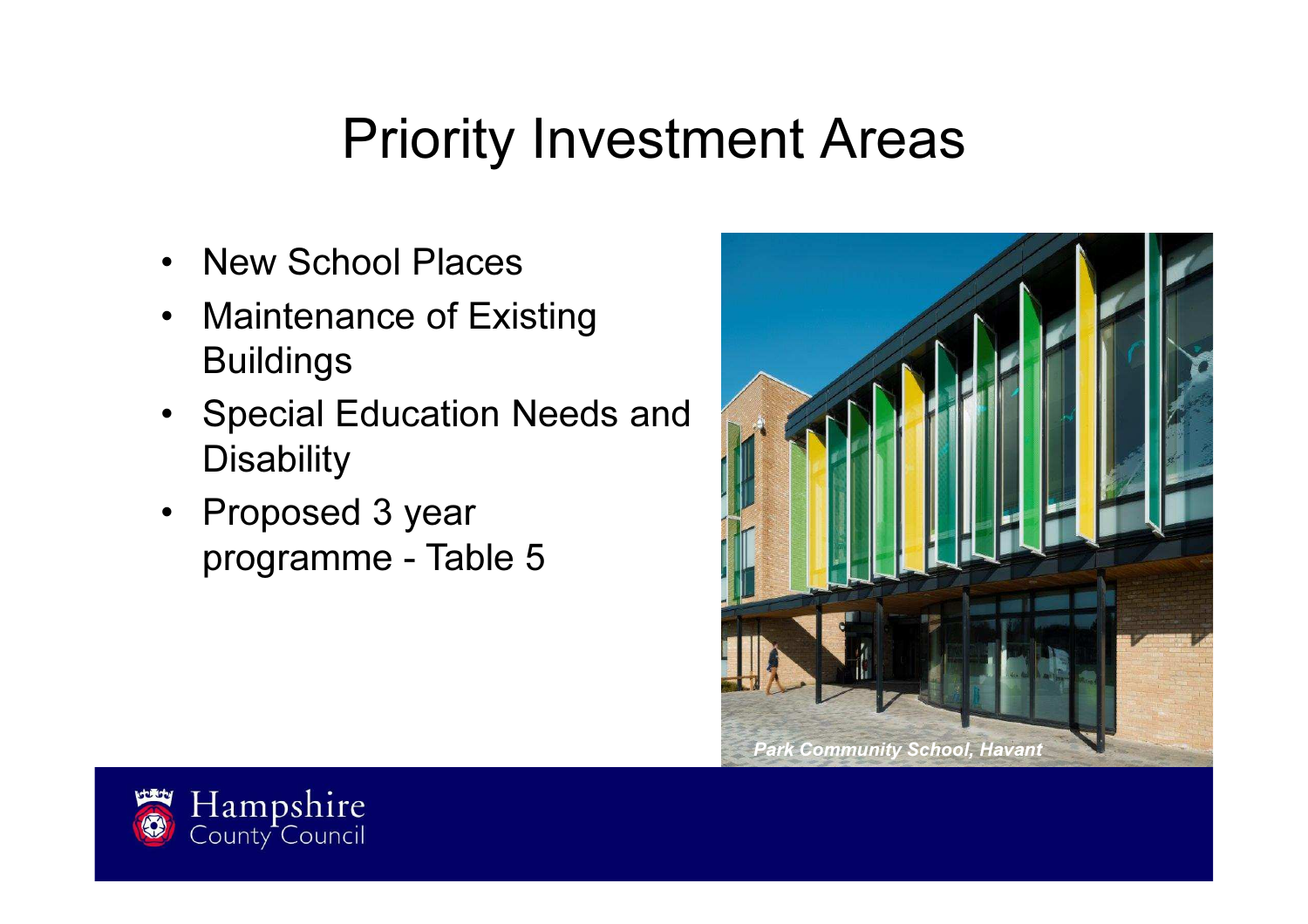# Children's Services Capital Programme 2018/19 to 2020/21

|                                                                                | £'000   |
|--------------------------------------------------------------------------------|---------|
| New schools and extensions                                                     | 139,831 |
| New modular classrooms                                                         | 6,000   |
| <b>Schools Devolved Capital</b>                                                | 10,050  |
| Contingency                                                                    | 21,702  |
| Other e.g. inclusion projects, children's<br>homes, other improvement projects | 18,529  |
|                                                                                |         |

196,112

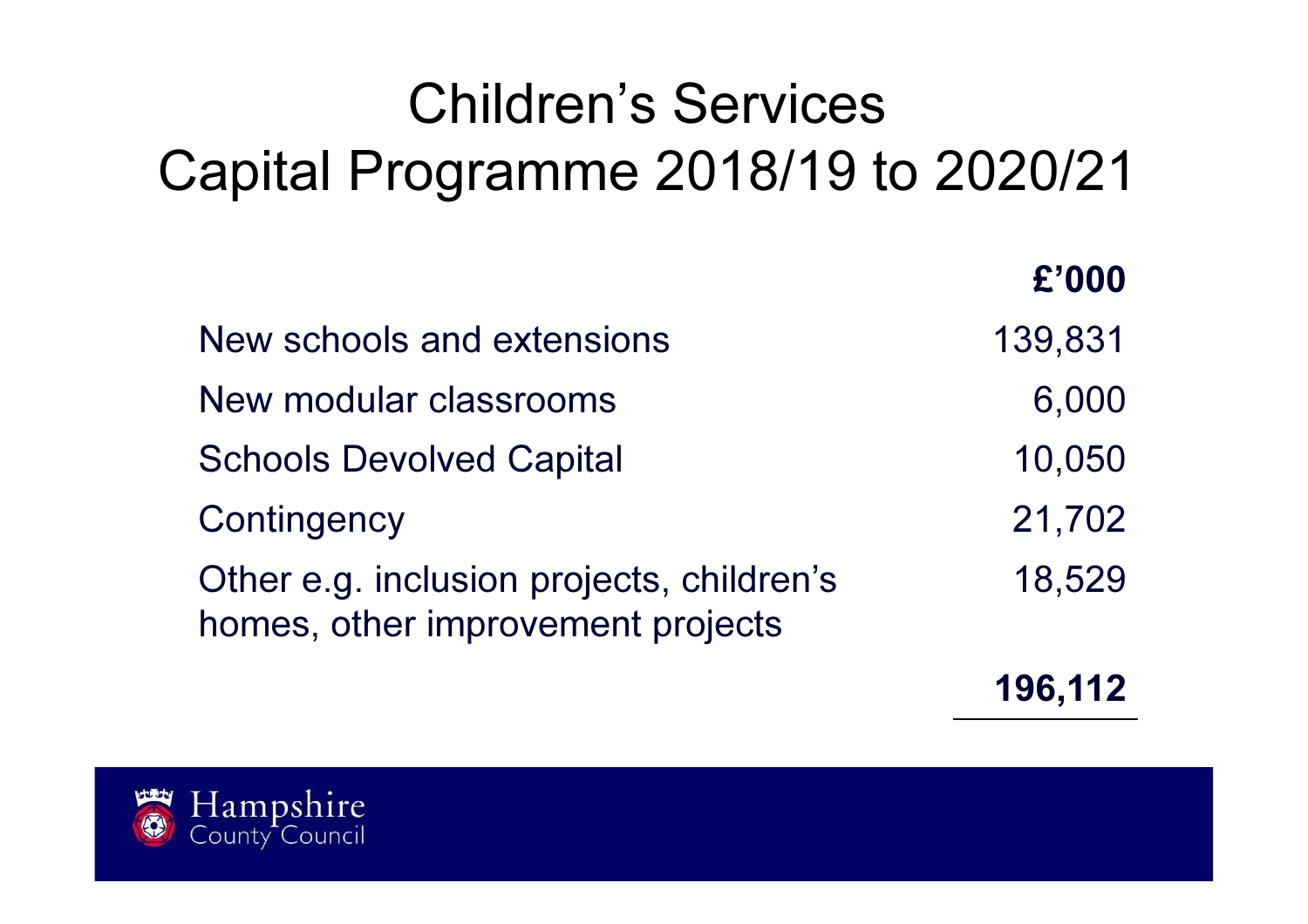# Schools' Devolved Formula Capital Allocation

| 2018/19 Formula<br>(assumed)                    | Allocation per school £ p.a. |
|-------------------------------------------------|------------------------------|
| Per nursery/primary pupil                       | 11.25                        |
| Per secondary pupil                             | 16.88                        |
| Per special school or education<br>centre pupil | 33.75                        |
| Lump sum (all schools)                          | 4,000.00                     |

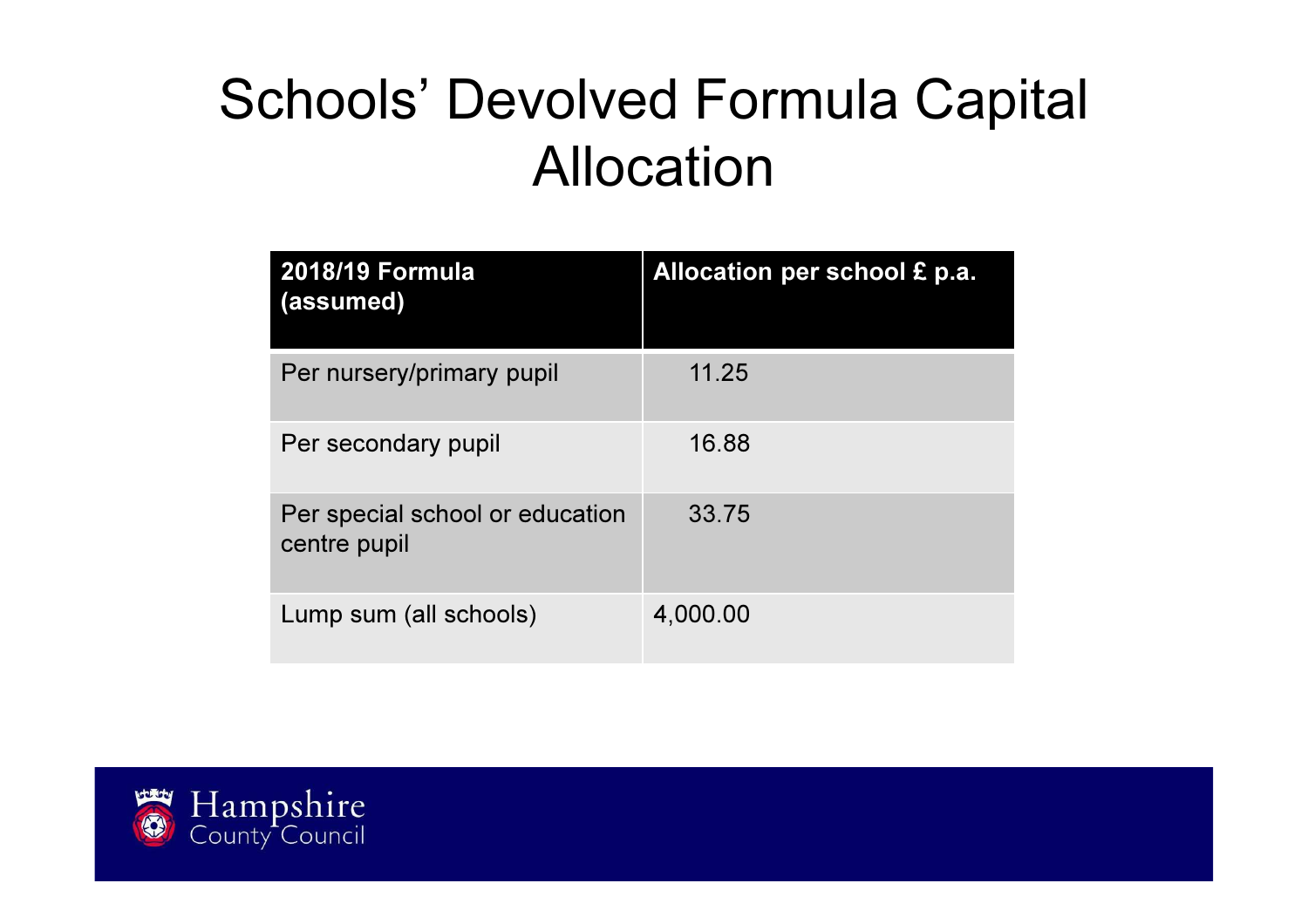# Pressures on the Capital Programme

- •Balanced income/expenditure
- • Ongoing primary and secondary pressure
- •Deficit over 5 year period
- • Inflation in construction Industry - uncertainties Brexit
- Size of program
- Review of CIL by DCLG



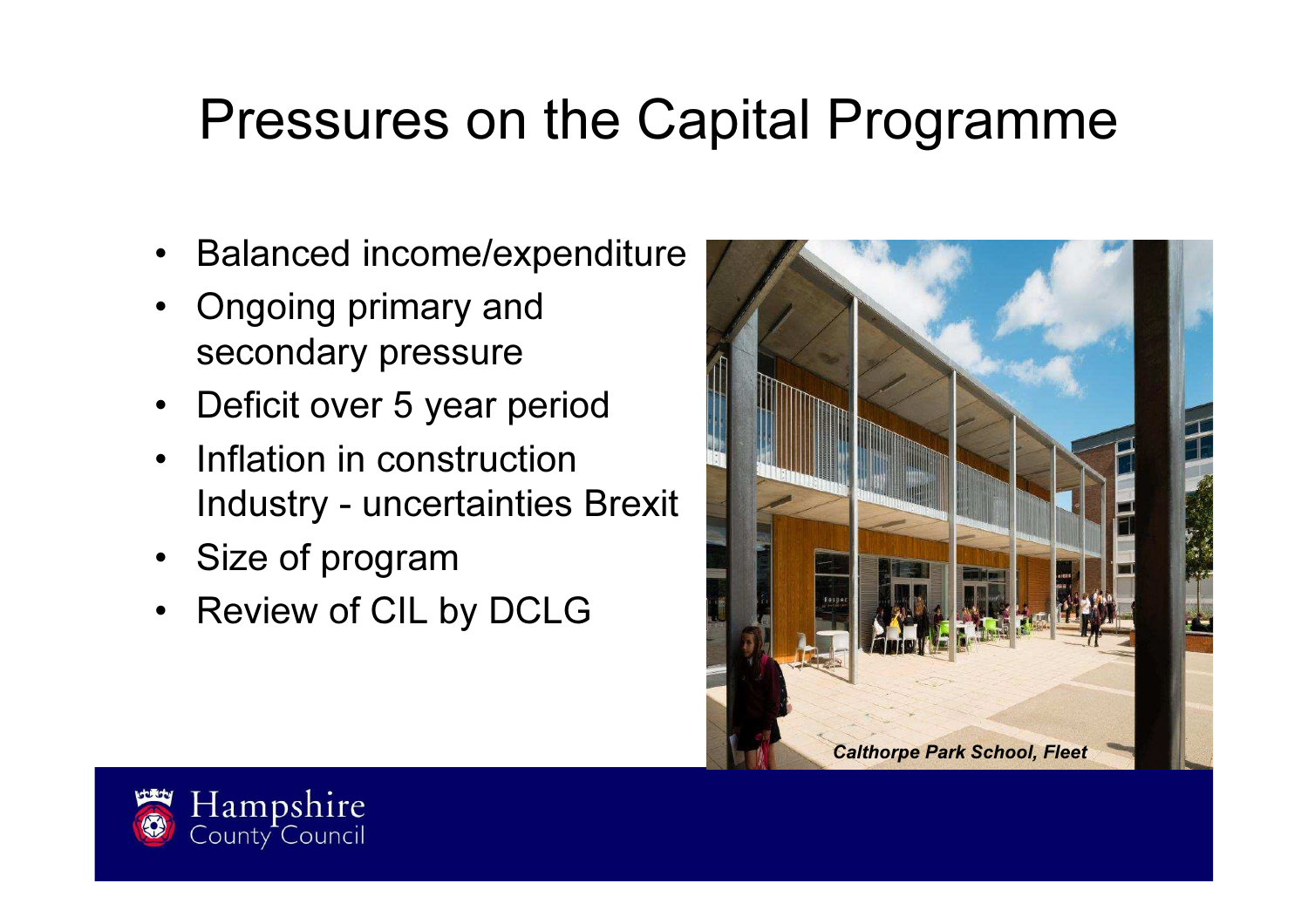# Successfully delivering lower cost school buildings

- $\bullet$  National reputation for quality school buildings but recognise financial climate
- Lower costs schools delivered **over past to the set of the set of the set of the set of the set of the set of the set of the set of the set of the set of the set of the set of the set of the set of the set of the set of** •over last 5 years, strive to reduce costs further
- $\bullet$ Standardised design
- Benchmarking report•



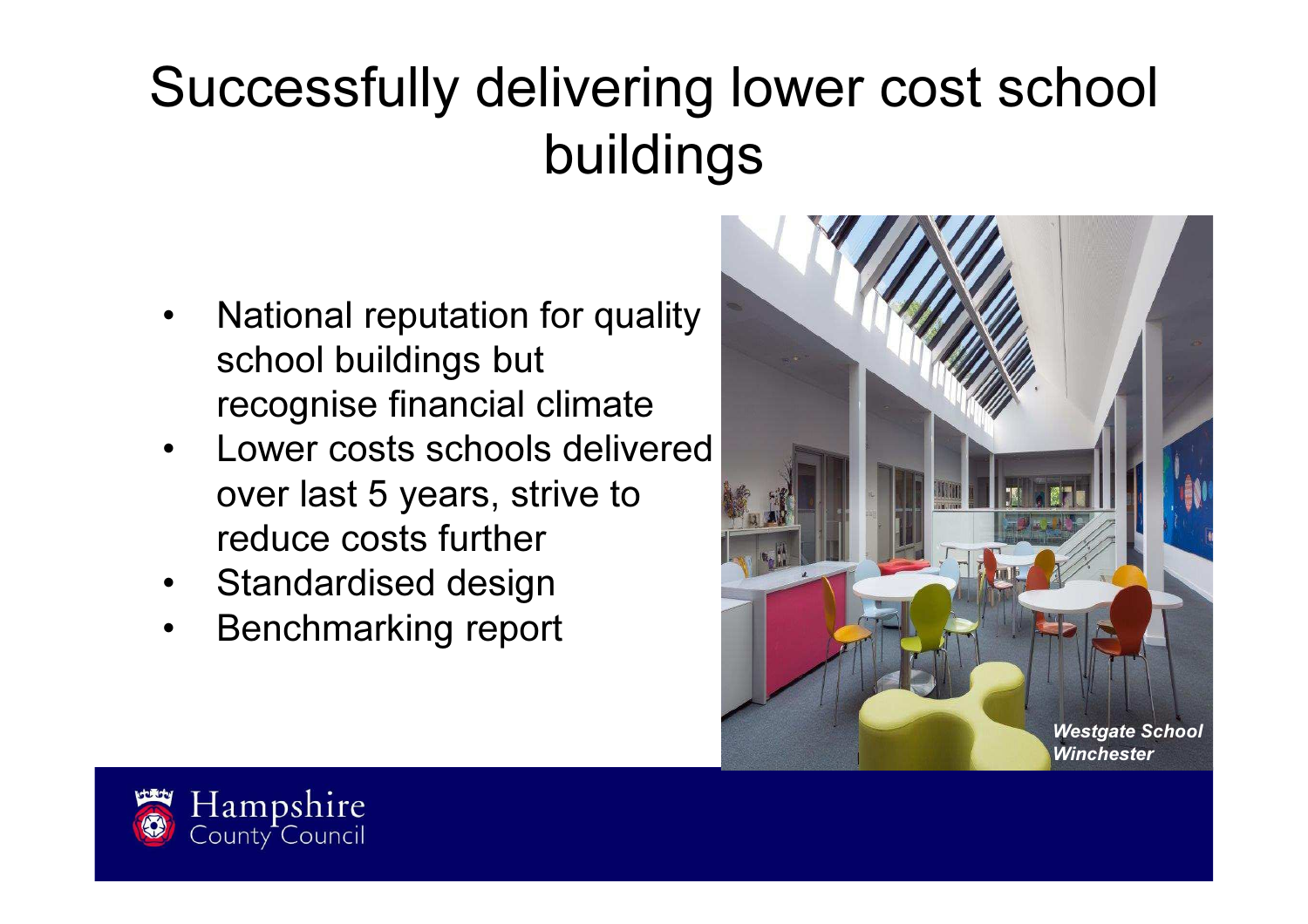| <b>Potential Basic Need projects with indicative</b><br>costs 2018 - 2021<br>Projects Starting in 2018/19 | <b>Planned Expansion</b><br>(additional places) | <b>Estimated Cost</b><br>£'000 | <b>Expected Date Places Available</b> |
|-----------------------------------------------------------------------------------------------------------|-------------------------------------------------|--------------------------------|---------------------------------------|
| Barton Farm Primary, Winchester                                                                           | 2fe New School                                  | 9.575                          | Sept 2019                             |
| Boorley Park Primary, Botley                                                                              | 2fe New School                                  | 6,470                          | Sept 2019                             |
| Bursledon Junior, Bursledon                                                                               | 1 classroom expansion                           | 395                            | Sept 2018                             |
| Castle Hill Primary, Basingstoke                                                                          | Expansion to 2fe                                | 3.510                          | Sept 2019                             |
| Church Crookham Junior, Fleet                                                                             | Expansion to 5fe                                | 1,500                          | Sept 2019                             |
| Kings Copse Primary, Hedge End                                                                            | Expansion to 1.5fe                              | 2,000                          | Sept 2019                             |
| Northern Junior, Portchester                                                                              | 2 classroom expansion                           | 400                            | Sept 2019                             |
| Petersgate Infant, Clanfield                                                                              | Expansion to 3fe                                | 1,714                          | Sept 2019                             |
| Whitchurch CE Primary, Basingstoke                                                                        | Expansion to 2.5fe                              | 2.070                          | Sept 2019                             |
| Deer Park School, Hedge End                                                                               | 7fe New School                                  | 21,480                         | Sept 2020                             |
| Chineham Park School, Basingstoke                                                                         | 125 place SEND New School                       | 13,500                         | Sept 2020                             |
| Projects Starting in 2019/20                                                                              | <b>Planned Expansion</b><br>(additional places) | Cost<br>£'000                  | <b>Expected Date Places Available</b> |
| Bordon Infant & Junior, East Hants                                                                        | Expansion to 3fe                                | 3,440                          | Sept 2020                             |
| Colden Common Primary, Winchester                                                                         | Expansion to 2fe                                | 1,800                          | Sept 2020                             |
| Cornerstone CE (Aided) Primary, Whiteley                                                                  | 3fe New School                                  | 12.800                         | Sept 2020                             |
| Eastleigh Town (Chestnut Avenue)                                                                          | 1.5fe New School                                | 6,200                          | Sept 2020                             |
| Four Marks CE Primary, Alton                                                                              | Expansion to 2fe                                | 2,070                          | Sept 2020                             |
| Calthorpe Park, Fleet                                                                                     | Expansion to 12fe                               | 9,180                          | Sept 2021                             |
| Henry Beaufort, Winchester                                                                                | Expansion to 7fe                                | 4,200                          | Sept 2021                             |
| Projects Starting in 2020/21                                                                              | <b>Planned Expansion</b><br>(additional places) | Cost<br>£'000                  | <b>Expected Date Places Available</b> |
| Four Lanes Infant & Junior, Basingstoke                                                                   | Expansion to 4fe                                | 5.000                          | Sept 2021                             |
| Hamble Primary, Hamble                                                                                    | Expansion to 1.5fe                              | 2,000                          | Sept 2021                             |
| Hazelton Farm/Land East of Horndean                                                                       | 1fe New School                                  | 4,840                          | Sept 2021                             |
| Manydown Primary, Basingstoke                                                                             | 2fe New School                                  | 7.830                          | Sept 2021                             |
| Morelands Primary, Havant                                                                                 | Expansion to 2fe                                | 2,000                          | Sept 2021                             |
| Overton Primary, Basingstoke                                                                              | Expansion to 2.5fe                              | 2,000                          | Sept 2021                             |
| Rownham St Johns CE Primary,                                                                              | Expansion to 1.5fe                              | 551                            | Sept 2021                             |
| Sun Hill Infant & Junior, Winchester                                                                      | Expansion to 3fe                                | 4,000                          | Sept 2021                             |
| Welborne Primary, Fareham                                                                                 | 2fe New School                                  | 7,830                          | Sept 2021                             |

Hampshire<br>County Council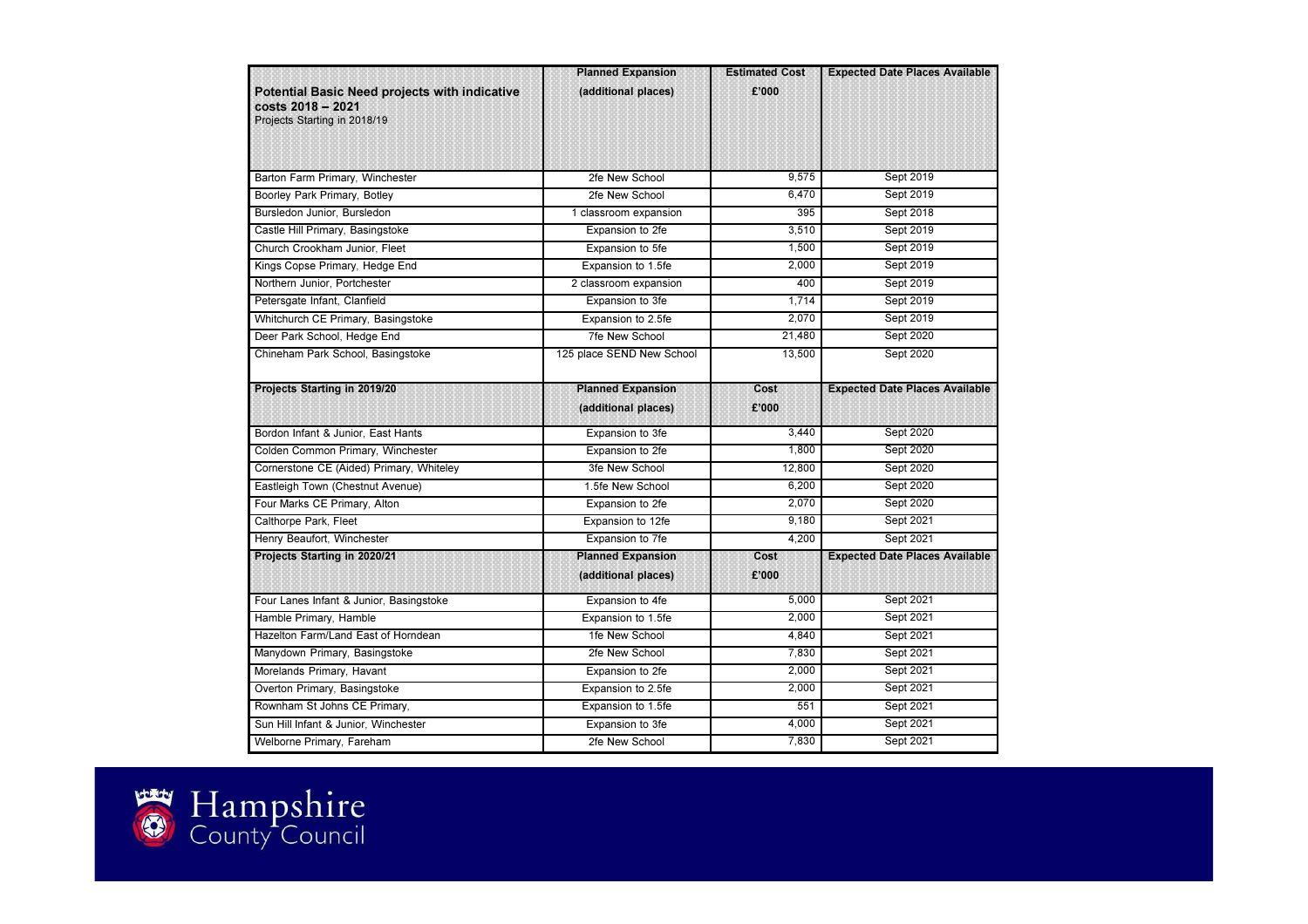# New Modular Classrooms 2018/19





### As listed in Appendix 3